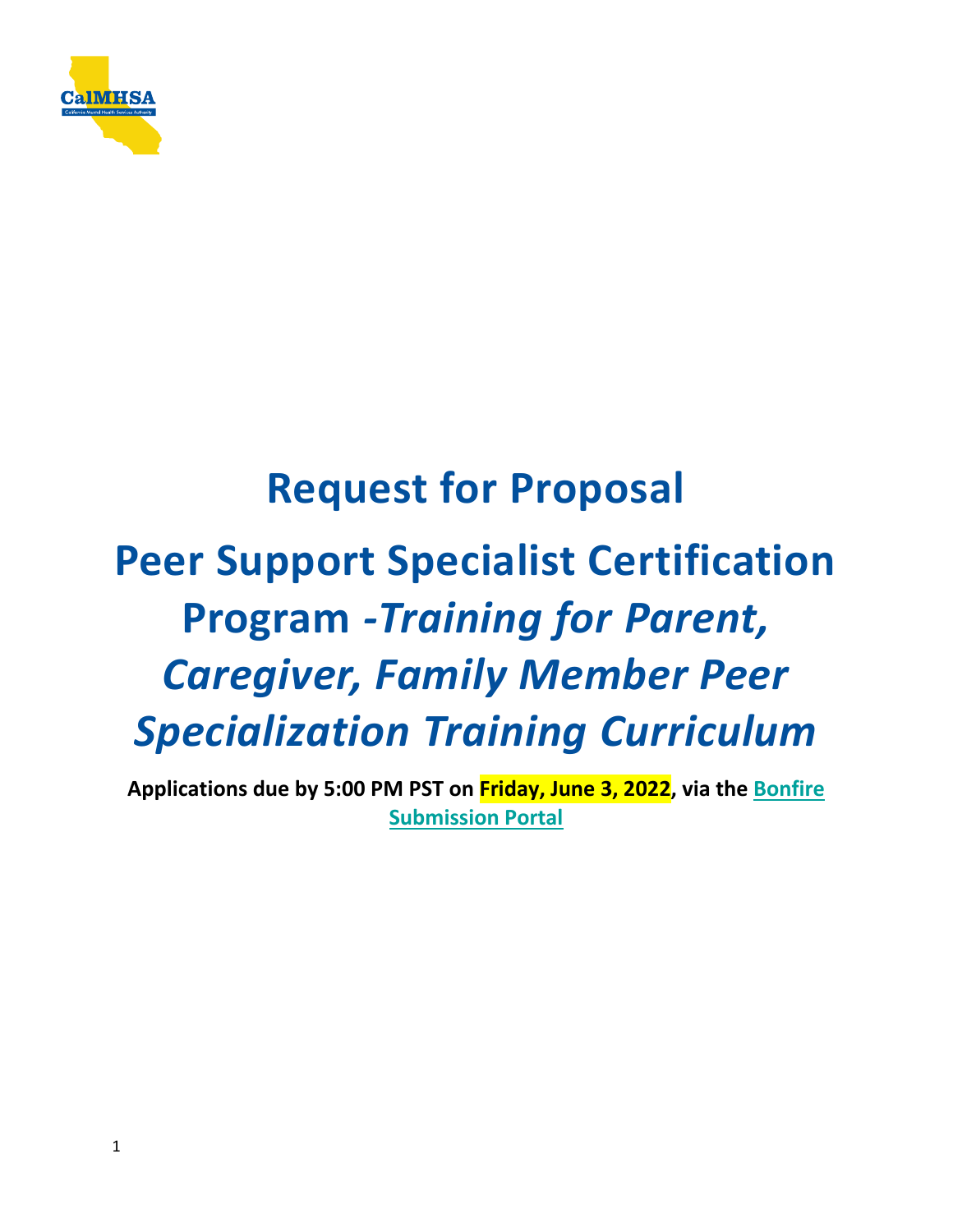

# Table of Contents

| $\overline{2}$          |  |
|-------------------------|--|
| 2.1                     |  |
| $\overline{\mathbf{3}}$ |  |
| 4                       |  |
| 5                       |  |
| 6                       |  |
| $\overline{7}$          |  |
| 8                       |  |
| 9                       |  |
| 9.1                     |  |
| 9.2                     |  |
| 9.3                     |  |
| 9.4                     |  |
| 9.5                     |  |
| 9.6                     |  |
| 9.7                     |  |
| 9.8                     |  |
| 9.9                     |  |
|                         |  |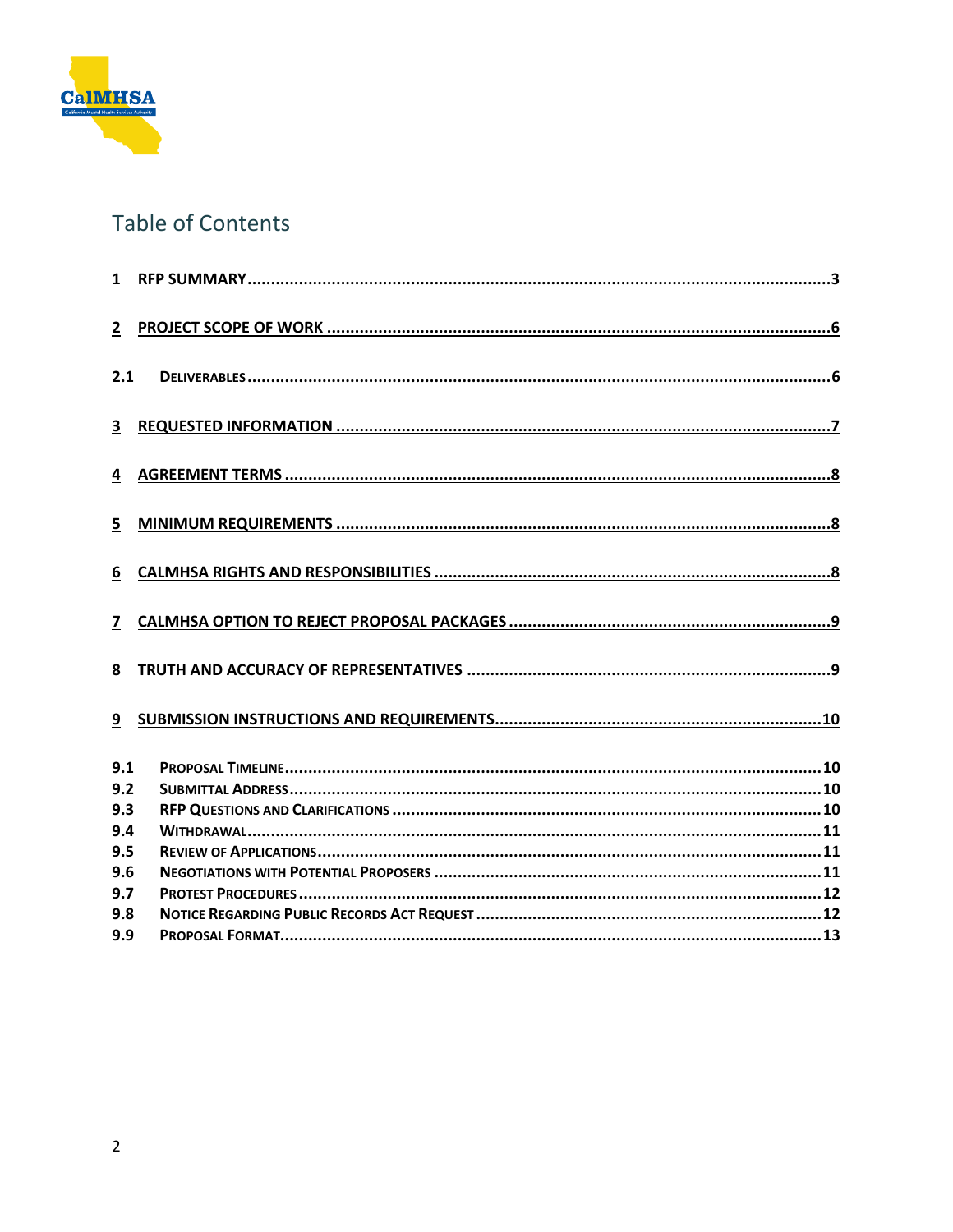

## <span id="page-2-0"></span>**1 RFP Summary**

The California Mental Health Services Authority (CalMHSA), a Joint Powers Authority (JPA), serves California Counties and Cities as an independent administrative and fiscal intergovernmental structure for jointly developing, funding, and implementing mental health services and educational programs at the state, regional, and local levels *(See Gov. Code §6500 et seq.).* 

CalMHSA is the certifying body for the certification of Medi-Cal Peer Support Specialists in California. As the certifying body, CalMHSA is seeking proposals for the purpose of soliciting responses for interested entities with the experience and capacity to provide comprehensive training for certified Peer Support Specialists interested in receiving training in the Parent, Caregiver, Family Member Peer specialization. The training curricula includes all competencies required for the Parent, Caregiver, Family Member Peer specialization. The Parent, Caregiver, Family Member Peer specialization training focuses on parents, caregivers, and family members with lived experience having raised, are raising a child, or providing personal care for someone in the public behavioral health system of care. Training should focus on mental health, substance use disorder, and/or both (behavioral health).

CalMHSA conducted a [landscape analysis](https://www.calmhsa.org/wp-content/uploads/Peer-Certification-Landscape-Analysis-Report_Final.pdf) and looked at domains and core competencies across the country that satisfy the equivalent of a Parent, Caregiver, Family Member Peer certification. Many of the states follow the requirements and core competencies outlined by the National Federation of Families. Additionally, CalMHSA held focus groups with subject matter experts to examine the domains and core competencies for the Parent, Caregiver, Family Member Peer specialization, whilst keeping in mind the core competencies for Medi-Cal Peer Support Specialist certification in California.

In conclusion, CalMHSA, in tandem with the National Federation of Families and recommendations provided by the Parent, Family Member, and Caregiver Peer focus groups, CalMHSA's final analysis observed the totality of the seventeen core competencies provided by the initial eighty-hour generalist certification training afforded a Certified Medi-Cal Peer Support Specialist with a robust foundation and thoroughly covered the scaffolding found in the 5 core competencies in the National Federation of Families. Subsequently, an additional 40 hours of experiential learning specific to the Parent, Family Member, and Caregiver Peer systems will be implemented to construct the Parent, Family Member, Caregiver Peer Specialization Certification.

The following are the identified core competencies the Parent, Caregiver, Family Member Peer Specialization for certified Peer Support Specialist.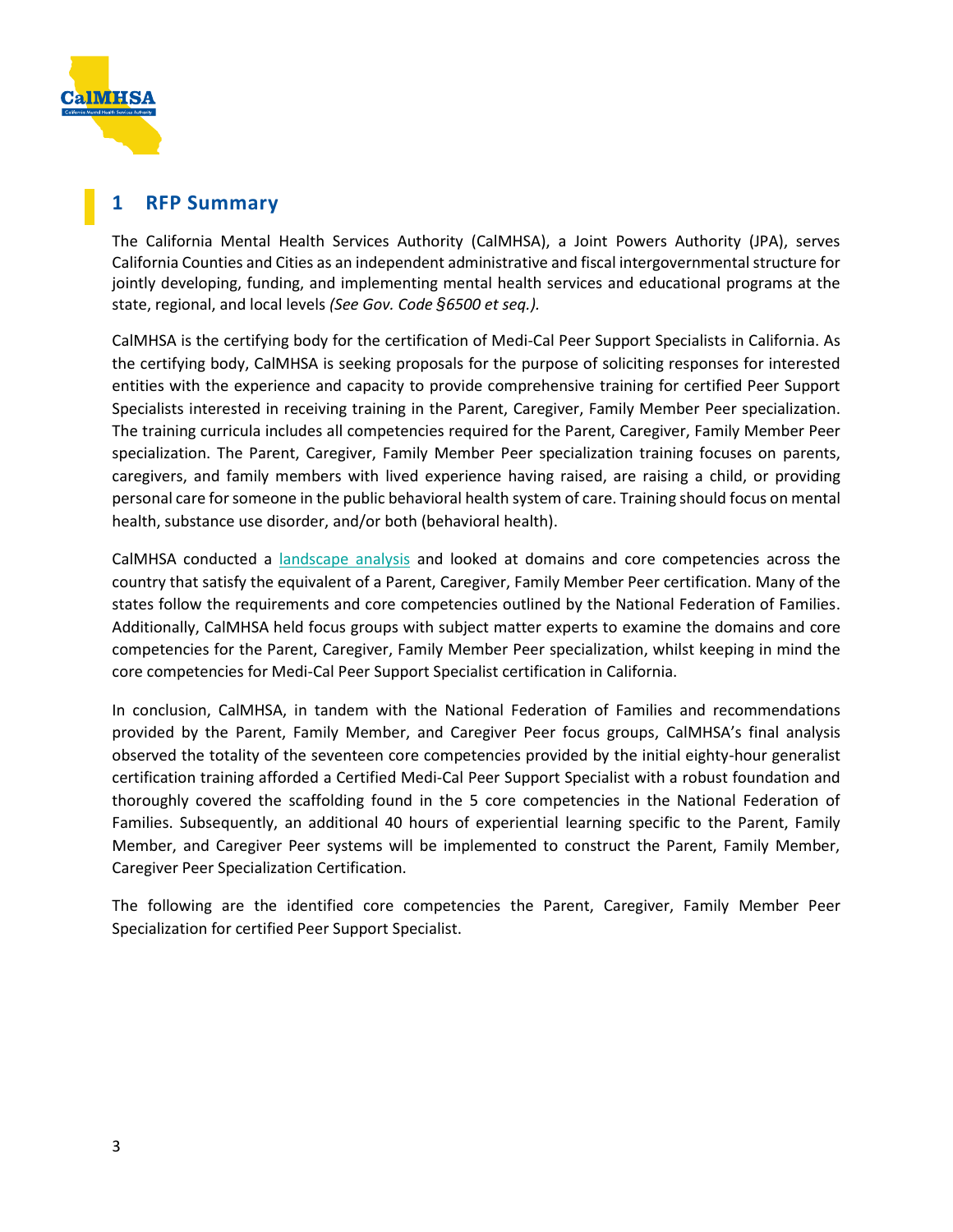

| <b>National Federation of Families Competencies</b>                                                                                                                                                                                                                                                                                                                           |                                                                                                                                                                                                                                                                                                                                                                                                                                                                                         |  |  |  |
|-------------------------------------------------------------------------------------------------------------------------------------------------------------------------------------------------------------------------------------------------------------------------------------------------------------------------------------------------------------------------------|-----------------------------------------------------------------------------------------------------------------------------------------------------------------------------------------------------------------------------------------------------------------------------------------------------------------------------------------------------------------------------------------------------------------------------------------------------------------------------------------|--|--|--|
| 1. Professional Responsibilities:                                                                                                                                                                                                                                                                                                                                             | 2. Systems Knowledge and Navigation:                                                                                                                                                                                                                                                                                                                                                                                                                                                    |  |  |  |
| Skills that can be assigned to this core<br>competency include:<br><b>Basic Work Skills</b><br>$\bullet$<br>Knowledge of Policies<br>$\bullet$<br>Ethics<br>$\bullet$<br>Confidentiality<br>$\bullet$<br><b>Boundaries</b><br>$\bullet$<br><b>Professional Development</b><br>$\bullet$<br><b>Demonstrating Cultural Humility</b><br>$\bullet$                                | Knowledge that can be assigned to this core<br>competency includes:<br>Education<br>$\bullet$<br>Behavioral Health / Mental Health<br>$\bullet$<br><b>Justice System</b><br>$\bullet$<br><b>Health Care</b><br>$\bullet$<br>Child Welfare<br>$\bullet$<br>Use of Peer Services<br>$\bullet$<br>Intellectual and Developmental Disabilities<br>$\bullet$<br>Substance Use<br>$\bullet$<br><b>Social Services</b><br>$\bullet$<br>Legal Rights and Responsibilities in System<br>Supports |  |  |  |
| 3. Resources and Natural Supports:                                                                                                                                                                                                                                                                                                                                            | 4. Wellness and Resiliency:                                                                                                                                                                                                                                                                                                                                                                                                                                                             |  |  |  |
| Skills that can be assigned to this core<br>competency include:<br>Helping Families Identify and Use Natural<br>$\bullet$<br>SupportsHelping Families Access and<br>Navigate Local Resources<br>Identifying Family Strengths, Needs and<br>Outcomes<br><b>Crisis and Safety Planning</b><br>Family Relationship Building<br>$\bullet$<br>System Partner Relationship Building | Skills that can be assigned to this core competency<br>include:<br><b>Holistic Approach to Wellness</b><br>$\bullet$<br><b>Promoting Resiliency</b><br>٠<br><b>Recovery Principles</b><br>$\bullet$<br>Impact of Trauma, Compassion Fatigue, Burnout<br>$\bullet$<br>and Grief<br><b>Wellness Education</b><br>$\bullet$<br><b>Parenting Skills</b><br>$\bullet$<br>Self-Care Strategies (For Providers and Families)<br>$\bullet$                                                      |  |  |  |
| <b>5. Effecting Change:</b><br>Skills that can be assigned to this core<br>competency include:<br><b>Building Collaborative Partnerships</b><br>$\bullet$<br>Problem Solving<br><b>Relationship Building</b><br><b>Effective Advocacy</b><br><b>Addressing Stigma</b><br><b>Systems Navigation</b><br><b>Communication Skills</b><br><b>Interpersonal Skills</b>              | (Blank)                                                                                                                                                                                                                                                                                                                                                                                                                                                                                 |  |  |  |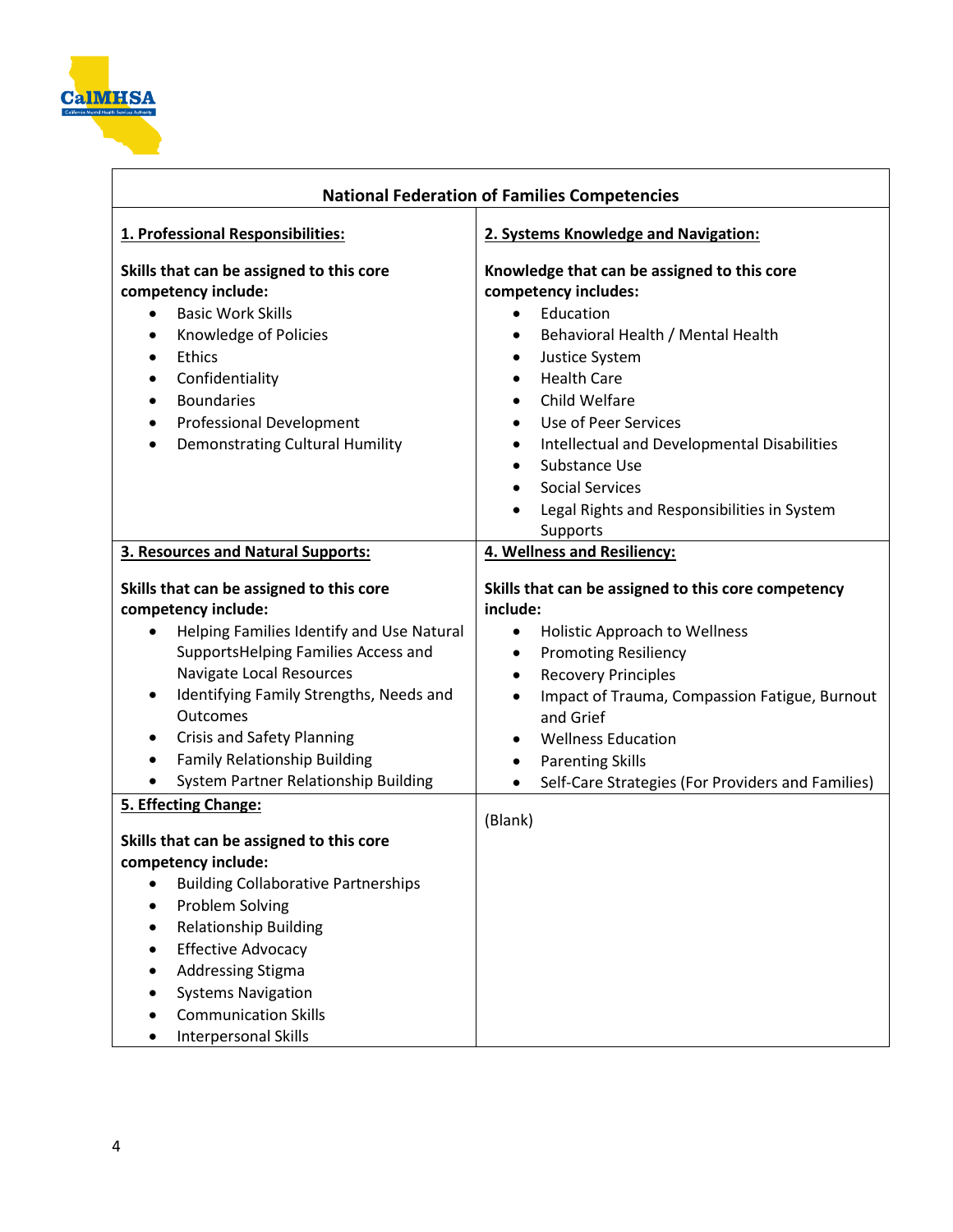

This request does not commit CalMHSA to contract for any supply or service whatsoever. In addition, responders are advised that CalMHSA will not pay for any information or administrative costs incurred in response to this RFP; all costs associated with responding to this RFP will be solely at the interested party's expense. Not responding to this RFP does not preclude participation in any future RFP submissions, if any is issued.

## **Background Information**

Senate Bill 803 (SB 803): Peer Support Specialist Certification Program, authorized the Department of Health Care Services (DHCS) to seek federal approvals to add peer support specialists as a Medi-Cal provider type and peer support services as a distinct service type in counties opting to participate in a peer certification program. SB 803 also directed DHCS to develop state standards for this program. Those eligible for the Peer Support Specialist Certification are an "individual who is 18 years of age or older, who has self-identified as having lived experience with the process of recovery from mental illness, substance use disorder, or both, either as a consumer of these services or as the parent or family member of the consumer" (SB803, Article 1.4, section 14045.12(g)). Peer Support Specialists may serve in an array of behavioral health settings providing "culturally competent services that promote engagement, socialization, recovery, self-sufficiency, self-advocacy, development of natural supports, and identification of strengths" (SB 803, Article 1.4, section 14045.12(h)).

The intent of SB 803 is that the Peer Support Specialist Certification program will achieve all the following outcomes (section 14045.11(a-g)):

- 1) Support the ongoing provision of services for individuals experiencing mental health care needs, substance use disorder needs, or both, by certified peer support specialists;
- 2) Support coaching, linkage, and skill building of individuals with mental health needs, substance use disorder needs, or both, to families or significant support persons;
- 3) Increase family support by building on the strengths of families and helping them achieve a better understanding of mental illness to help individuals achieve desired outcomes;
- 4) Support collaboration with others providing care or support to the individual or family;
- 5) Assist parents, families, and individuals with developing coping mechanisms and problem-solving skills in order to help individuals achieve desired outcomes;
- 6) Promote skill building for individuals in the areas of socialization, recovery, self-sufficiency, selfadvocacy, development of natural supports, and maintenance of skills learned in other support services and;
- 7) Encourage employment under the peer support specialist certification to reflect the culture, ethnicity, sexual orientation, gender identity, mental health service experiences, and substance use disorder experiences of the individuals the peer support specialist serves.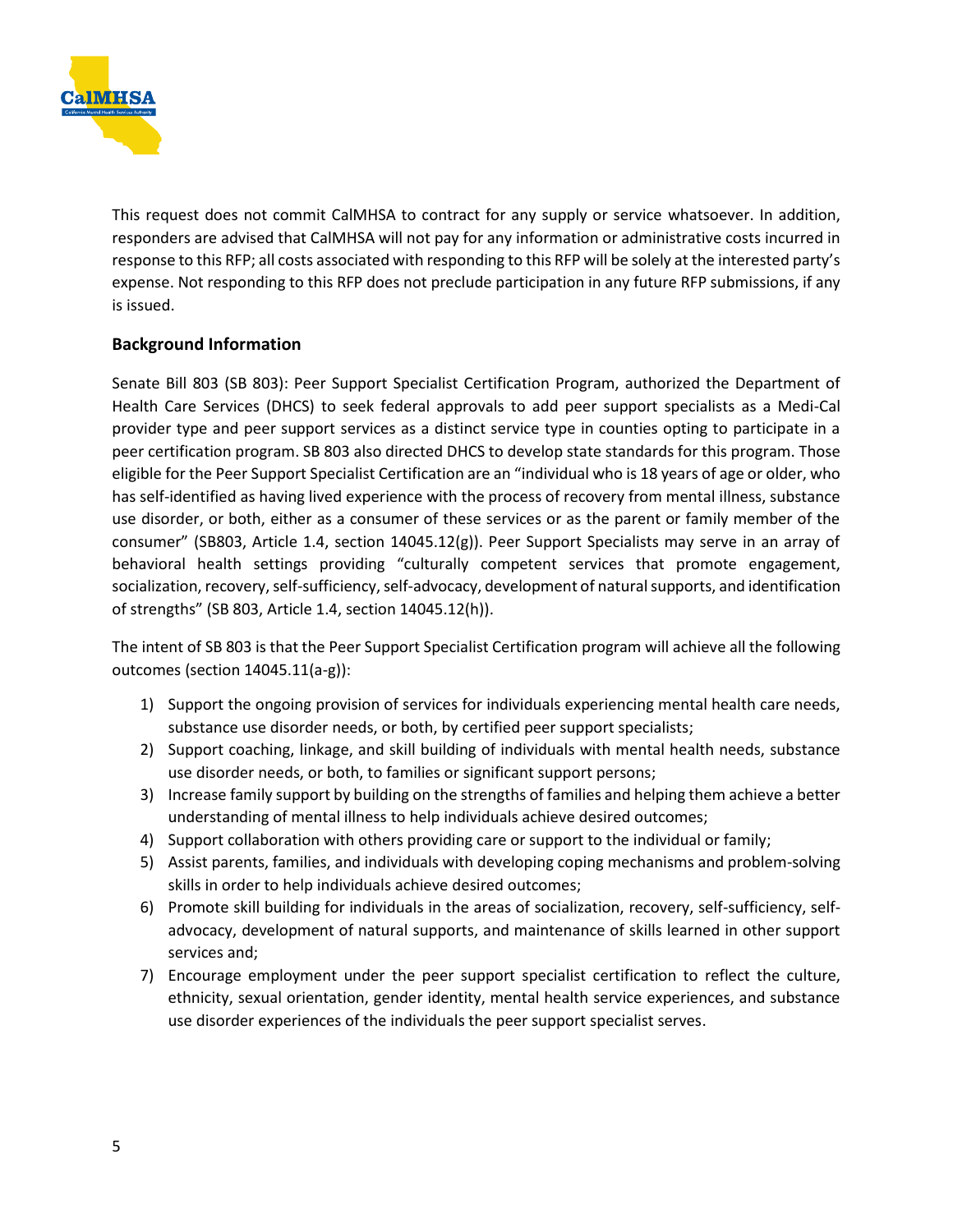

In alignment with SB 803, DHCS used multiple methods for gathering input to identify and establish program requirements to set statewide standards for the state-approved Medi-Cal Peer Support Specialist Certification. The information from the analyses were used to establish the Medi-Cal Peer Support Specialist Certification Program standards. The DHCS released guidance for the Peer Support Specialist Certification program implementation through the State of California- Health and Human Services Agency, Department of Health Care Services [Behavioral Health Information Notice No: 21-041](https://www.dhcs.ca.gov/Documents/CSD_BL/BHIN-21-041.pdf) (BHIN 21-041). The BHIN 21-041 outlines standards for implementation, including core competencies that shall be met through the training curriculum for Peer Support Specialist.

## <span id="page-5-0"></span>**2 Project Scope of Work**

The California Mental Health Services Authority (CalMHSA) is seeking qualified vendors with the expertise and capacity to provide training for the Parent, Caregiver, Family Member Peer specialization for certified Peer Support Specialist.

Training curriculum for the Parent, Caregiver, Family Member Peer specialization will need to encompass core competencies standards within the 5 domains as noted above and meet the 40 training hour requirement.

The selection process will consider the merits of the proposed approaches, the qualifications of the organization(s), the resources offered, the proposed timeline, and the life-cycle costs. CalMHSA reserves the right to select one or more providers if deemed the best option.

## <span id="page-5-1"></span>**2.1 Deliverables**

The deliverables for this scope of work include, but not limited to, the following:

- **1) Provide training to** certified Medi-Cal Peer Support Specialists for the Parent, Caregiver, Family Member Peer specialization.
	- **a.** Curriculum must meet standards noted above.
	- **b.** Applicant will be required to adhere to all national ADA regulations when developing and implementing their curriculum.
- **2) Collect and provide the following data collection points found in Attachment A of this RFP to CalMHSA throughout their project period on a quarterly basis.**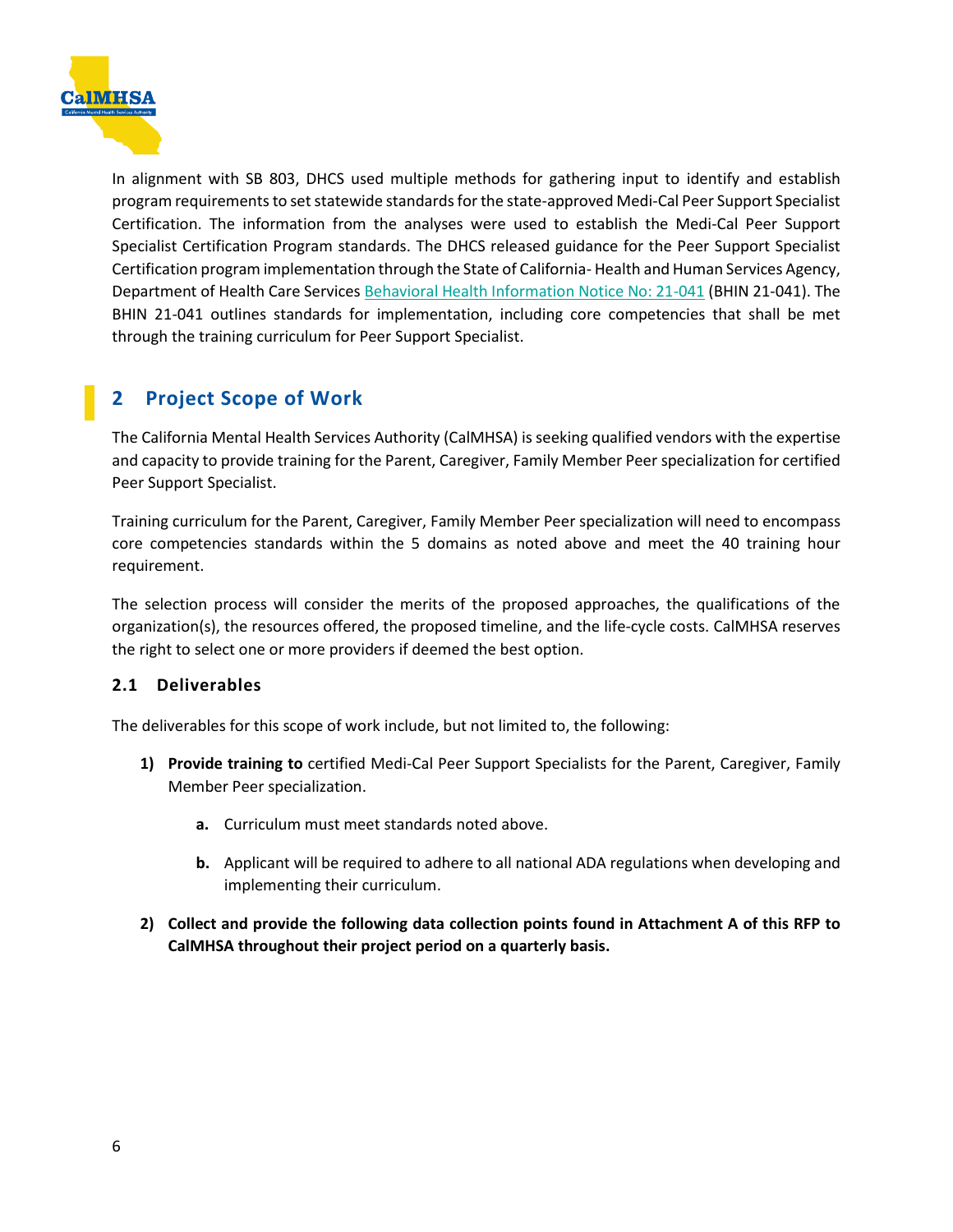

## <span id="page-6-0"></span>**3 Requested Information**

The following response components are required to be submitted within the final application. CalMHSA is not responsible for costs associated with the development of proposals nor shipping or delivery of such. **(Maximum 5 Pages)**

The following information is to be submitted as part of the proposal:

#### **1. Overview**

- a. Please include an organizational chart if available.
- b. Provide a brief overview of your company's history and background.
- c. Past experience working with County/City Mental/Behavioral Health Departments and/or behavioral health organizations or initiatives.
- d. Past experience working with individuals with lived mental health experience, and/or family members, parents, and caregivers.
- e. Past experience with workforce education and training development.
- f. Provide one example of prior work that is similar in scope and complexity to the items outlined in this Scope of Work.
- g. Must provide the above information for prime contractors as well as any sub-contractors.

#### **2. Method/Approach/Process**

- a. Describe in detail how your organization will address any necessary training accommodations.
- b. Describe in detail how your organization approaches cultural humility when working with different populations across California.

#### **3. Training Curriculum**

a. Please submit a comprehensive PDF document for this requirement following the questions provided in the questionnaire attachment guide. **This document is not included in the 5-page maximum.** 

#### **4. Budget/Cost –**

- a. The selected Provider will be entering into a deliverable-based contract with CalMHSA.
- b. For entities submitting a proposal which includes the use of subcontractors (collaboration with other entities), please ensure deliverables are inclusive of all costs. CalMHSA will have no influence over subcontractors, therefore it will be the Provider's responsibility to manage all subcontractors and hold them to the same provisions they are being held to, under CalMHSA's contract.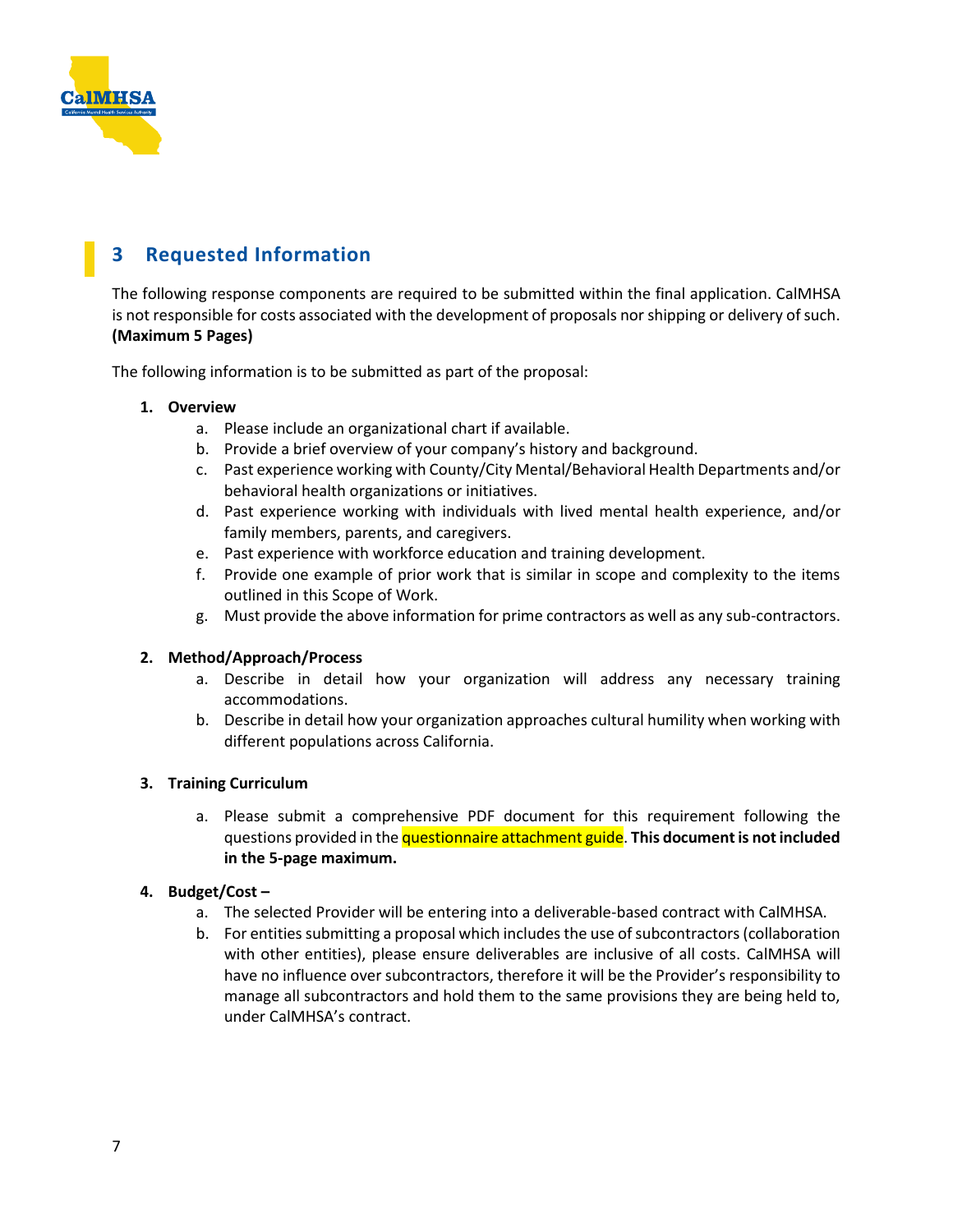

## <span id="page-7-0"></span>**4 Agreement Terms**

The Agreement is subject to fund availability. If it is determined funds are no longer available, the Agreement may be terminated without cause or penalties.

The Agreement is intended to commence on **June 17, 2022**, or upon CalMHSA approval.

The resulting Agreement will not take effect until fully executed by all parties and all insurance requirements have been met.

The Agreement term may change if CalMHSA makes an award earlier or later than expected, or if CalMHSA cannot execute the Agreement due to unforeseen delays.

## <span id="page-7-1"></span>**5 Minimum Requirements**

Proposer must meet the requirements below otherwise may be considered non-responsive and the proposal may be rejected, at the CalMHSA's sole discretion.

- **5.1.** Proposer(s) must have a minimum of three (2) years of direct experience in the development of workforce or education program development for mental health and/or substance use service organizations or local government agencies.
- **5.2.** Proposer(s) must comply with the RFP format and requirements set forth item 6 below.
- **5.4.** Proposer must submit three (3) signed letters of support, including references from organizations with whom Proposer has contractual or other business relationships who can substantiate Proposer's capacity to provide such services as described in. **The Letters of Support are not included in the 5-Page Maximum Proposal Requirement.**
- **5.5.** Proposer must not currently have a Settlement Agreement or Claim against them with any of CalMHSA's member counties or any other state agency. If there are current claims against the proposer in excess of \$10,000 within the last five (5) years, Proposer must disclose claims information as part of their proposal submittal.
- **5.6** Financial Information: Proposer is required to submit copies of Proposer's most recent audited financial statements if selected to contract with CalMHSA.

## <span id="page-7-2"></span>**6 CalMHSA Rights and Responsibilities**

**6.1** CalMHSA is not responsible for representations made by any of its officers or employees prior to the execution of the Agreement unless such understanding or representation is included in this RFP or any written addenda to this RFP.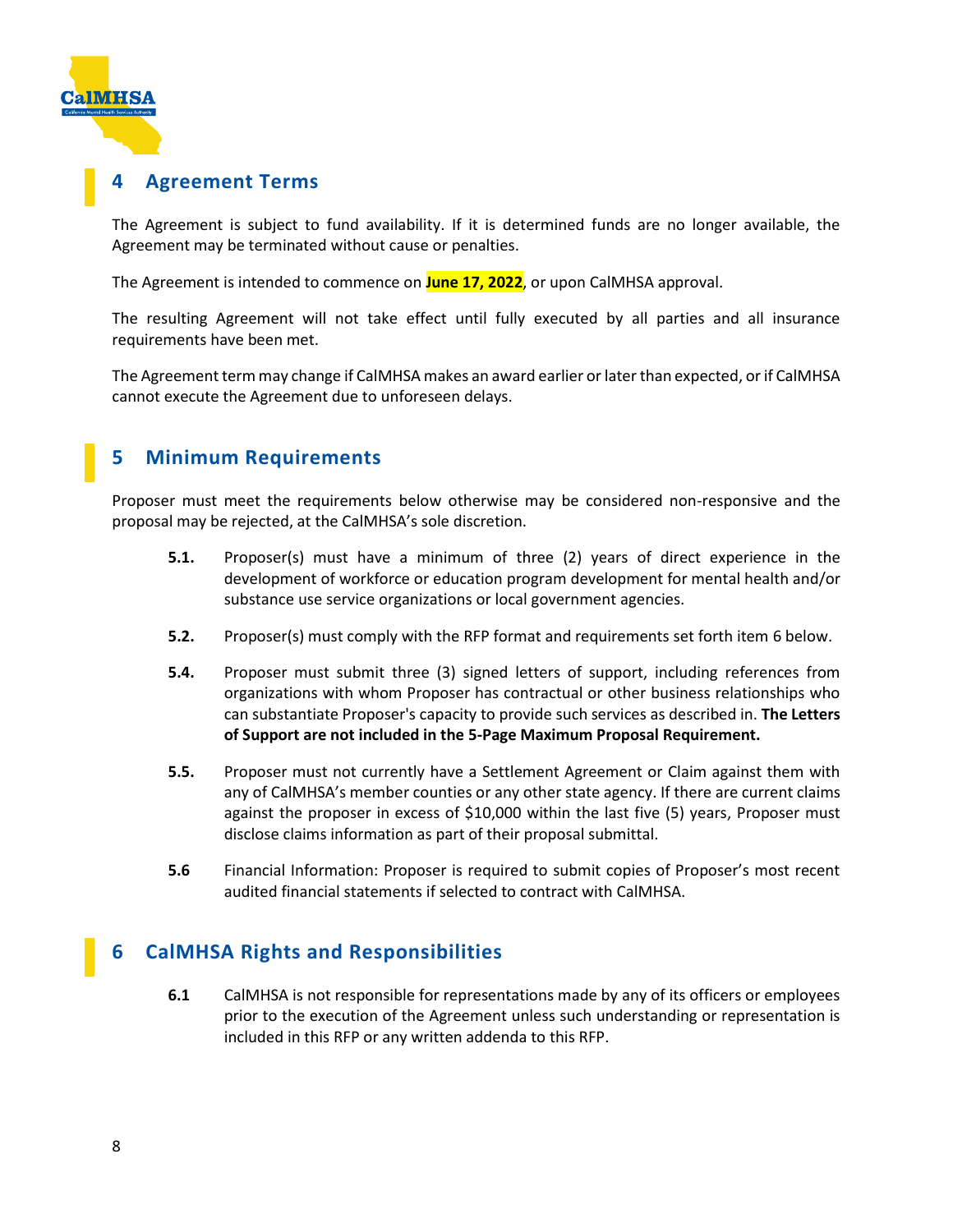

**6.2** CalMHSA has the right to amend the RFP by written addendum. CalMHSA is responsible only for that which is expressly stated in the solicitation document and any authorized written addendum thereto. Such addendum shall be made available to each person or organization which CalMHSA records indicate has received this RFP. Should such addendum require additional information not previously requested, failure to address the requirements of such addendum may result in the Proposal Package not being considered, as determined in the sole discretion of CalMHSA. CalMHSA is not responsible for and shall not be bound by any representations otherwise made by any individual acting or purporting to act on its behalf.

## <span id="page-8-0"></span>**7 CalMHSA Option to Reject Proposal Packages**

CalMHSA, at its sole discretion, may reject any or all Proposal Packages submitted in response to this solicitation. CalMHSA shall not be liable for any cost incurred by a Proposer in connection with preparation and submittal of any Proposal Package.

## <span id="page-8-1"></span>**8 Truth and Accuracy of Representatives**

False, misleading, incomplete, or deceptively unresponsive statements in connection with a Proposal Package shall be sufficient cause for rejection of the Proposal Package. The evaluation and determination in this area shall be at CalMHSA's sole judgment and its judgment shall be final.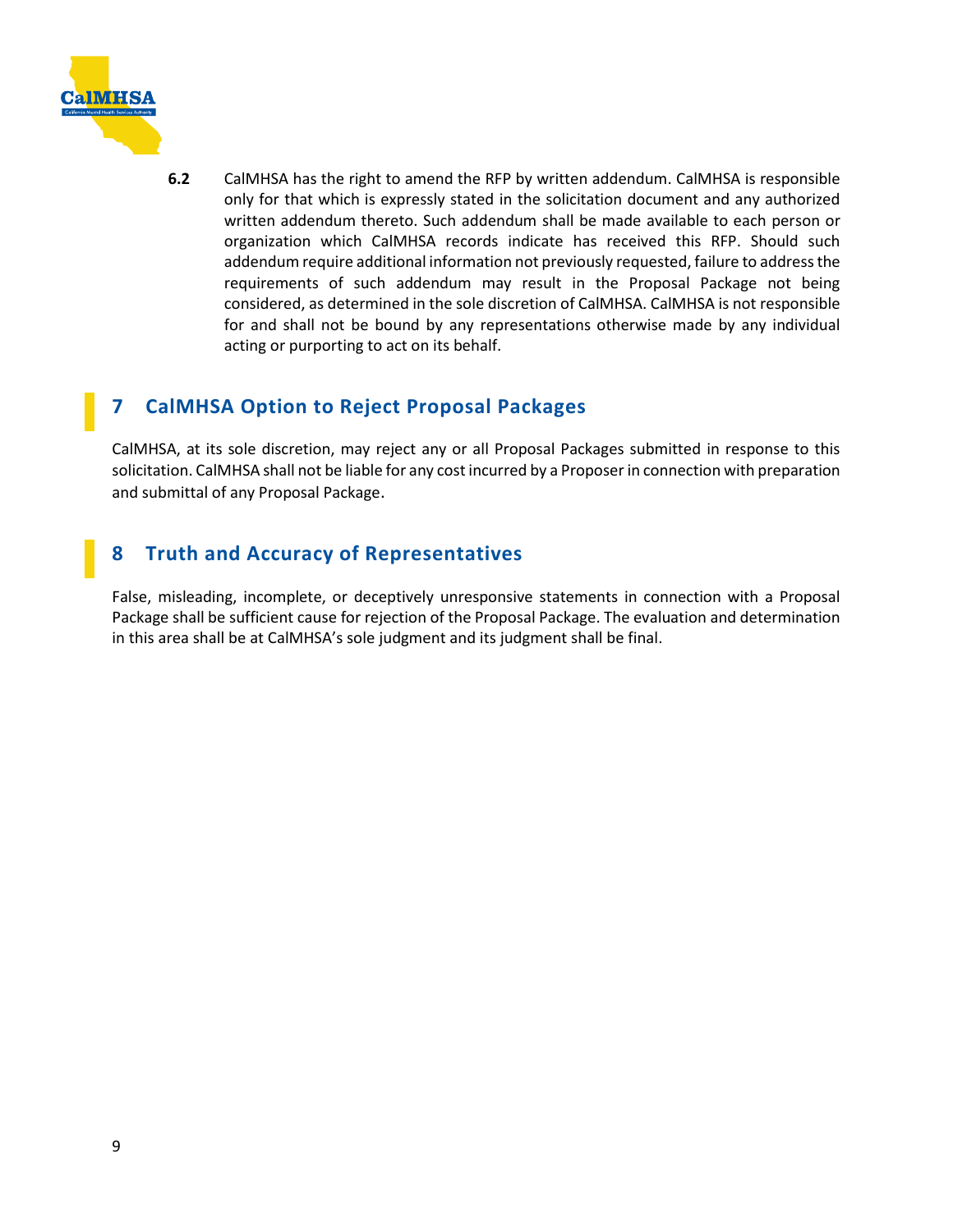

## <span id="page-9-0"></span>**9 Submission Instructions and Requirements**

## <span id="page-9-1"></span>**9.1 Proposal Timeline**

| <b>EVENT</b>                                         | <b>KEY DATES</b> |
|------------------------------------------------------|------------------|
| <b>RFP Issued</b>                                    | May 17 2022      |
| RFP Questions Due via CalMHSA's E-Procurement Portal | May 23, 2022     |
| <b>RFP Questions Answered</b>                        | May 25, 2022     |
| Deadline for Proposals to be Submitted               | June 3, 2022     |
| <b>Application Review</b>                            | June 10, 2022    |

## <span id="page-9-2"></span>**9.2 Submittal Address**

All Submissions must be submitted electronically using CalMHSA's e-Procurement Portal, Bonfire:

[https://calmhsa.bonfirehub.com/.](https://calmhsa.bonfirehub.com/)

## <span id="page-9-3"></span>**9.3 RFP Questions and Clarifications**

All questions and requests must be submitted through CalMHSA's e-Procurement Portal at: [https://calmhsa.bonfirehub.com/.](https://calmhsa.bonfirehub.com/) The deadline to submit questions for this RFP is **May 23, 2022.** The Frequently Asked Questions (FAQs) Document responding to all posed questions will be posted on **May 25, 2022 at** <https://calmhsa.bonfirehub.com/> and on th[e CalMHSA website.](https://www.calmhsa.org/peer-certification/)

To ensure all parties have access to the same information at the same time, except as stated below, CalMHSA will **NOT** respond to questions as they are received and will not accept telephonic questions.

It is the sole responsibility of the proposer to refer to the FAQs, which will be posted on CalMHSA's e-Procurement Portal at [https://calmhsa.bonfirehub.com/.](https://calmhsa.bonfirehub.com/)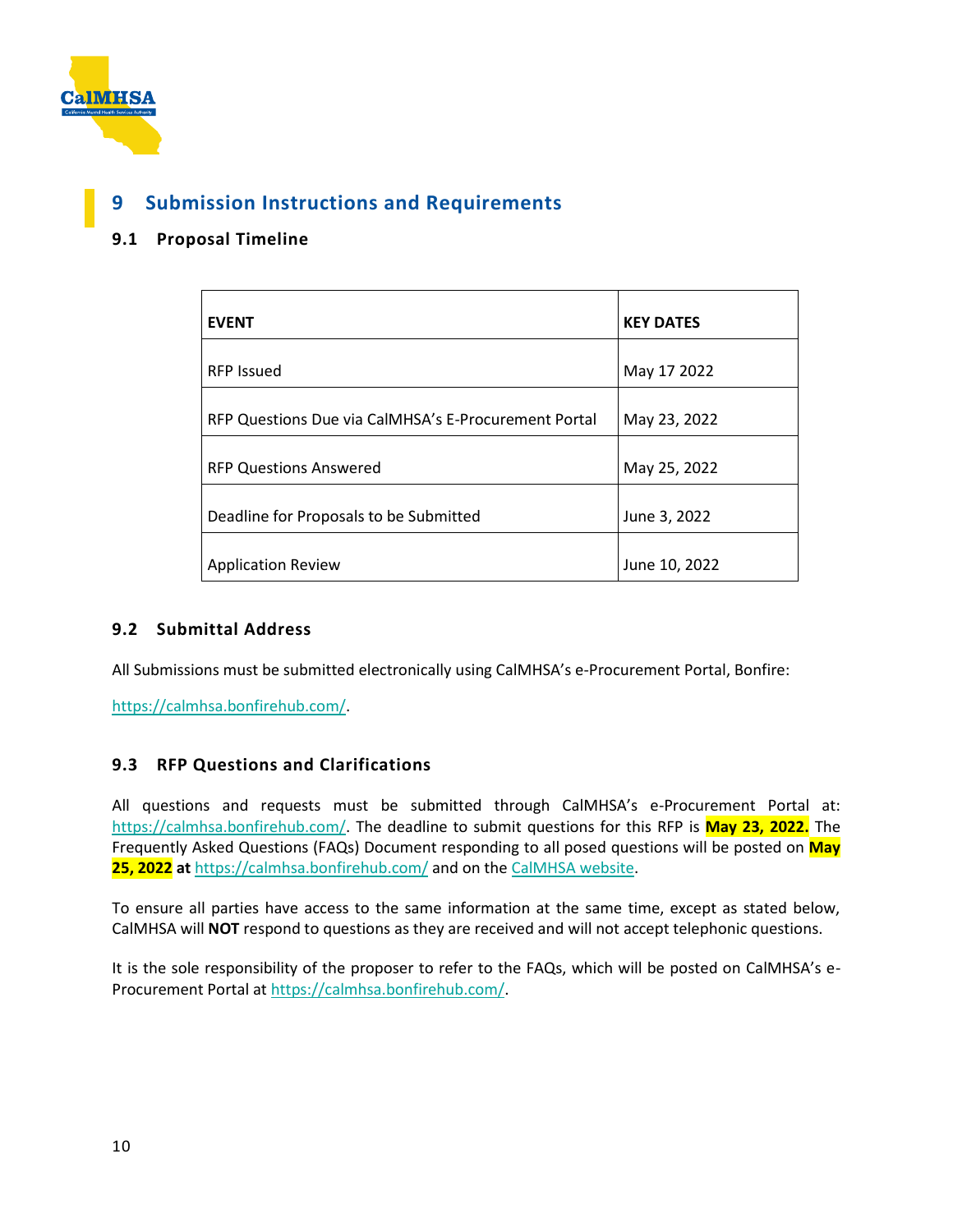

If a Proposer is unable to submit questions via the Bonfire e-Procurement Portal, the Proposer must provide CalMHSA with an email justification at info@calmhsa.org outlining why the Proposer is unable to do so.

If a question relates to a proprietary/trade secrets aspect of a proposal and the question would expose proprietary information if disclosed to competitors, the proposer must mark the question as "CONFIDENTIAL." With the question, the proposer must submit a statement explaining why the question is sensitive. If CalMHSA concurs that the disclosure of the question or answer would expose proprietary information, the question will be answered by email reply, and both the question and answer will be kept in confidence. If CalMHSA does not concur regarding the proprietary nature of the question, the question will not be answered in this manner and the vendor will be notified and asked whether the vendor would like the question to receive a public response or no response at all.

## <span id="page-10-0"></span>**9.4 Withdrawal**

A proposer may withdraw or amend its proposal, but only before the Application Submittal Deadline of **June 3, 2022**, directly on CalMHSA's e-Procurement Portal a[t https://calmhsa.bonfirehub.com/.](https://calmhsa.bonfirehub.com/)

#### <span id="page-10-1"></span>**9.5 Review of Applications**

CalMHSA will receive all applications and review for completeness and adherence to the RFP rules stated in this document. Following the initial review, all qualified applications will be reviewed and scored by a review panel. The evaluation panel will conduct a fair and impartial evaluation of proposals received in response to this RFP.

The review panel is comprised of individuals with varied backgrounds, to include professional expertise, lived experience, personal knowledge, etc. Panelists' information will not be disclosed as a matter of confidentiality. CalMHSA is committed to ensuring the RFP review panel is representative of California's racial, ethnic, and cultural diversity.

## <span id="page-10-2"></span>**9.6 Negotiations with Potential Proposers**

Selection will not be based exclusively on price. CalMHSA reserves the right to negotiate with proposers who, in the opinion of the review panel, have submitted the best proposal in an attempt to reach an agreement. If no agreement is reached, CalMHSA may negotiate with other proposers or may choose to extend the proposal period. CalMHSA also reserves the right to meet with vendors to gather additional information. Additional information may include, but is not limited to, a demonstration of skills described in the proposal.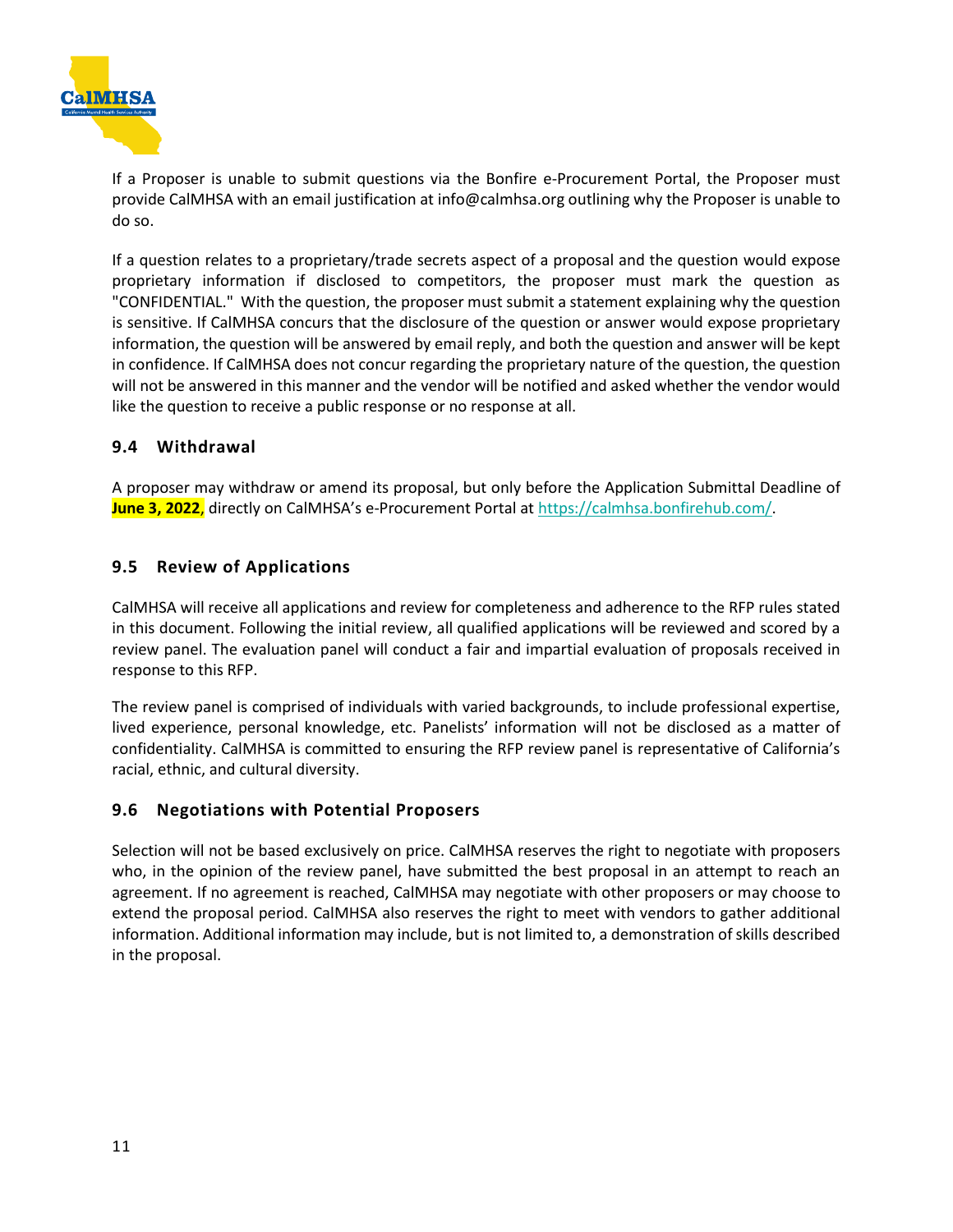

## <span id="page-11-0"></span>**9.7 Protest Procedures**

Protests must be received no later than five (5) business days after the Notice of Intent to Award is posted on the CalMHSA website. The sole bases for protest are that the award was (1) in violation of law, (2) in violation of the provisions of this RFP, or (3) in violation of CalMHSA's procurement process. All protests must be in writing and (1) state in detail each and every ground asserted for the protest, citing to the law, RFP provision, or particular provision of the procurement policy on which the protest is based; (2) explain why the error prevented the aggrieved organization from being awarded the contract; and (3) identify the remedy sought.

Written protests can be sent to the following:

Via Email:

[info@calmhsa.org](mailto:info@calmhsa.org)

Via Certified Mail: CalMHSA Attn: Chief Administrative Officer 1610 Arden Way STE 175 Sacramento, CA 95815

Within 14 days of receipt of any protest, CalMHSA's Executive Director will provide a written decision which shall be final upon transmission to the protesting party. If the Executive Director determines that the error identified by the protesting party has deprived that party from receiving the contract, the Executive Director may act to rectify the error, including but not limited to cancellation of the RFP or proposed contract, correction or other revision of the awarded contract, termination of an improperly awarded contract, or affirmation of an existing contract if the discovered defect is immaterial or the Executive Director determines that affirmation is in the best interest of CalMHSA.

## <span id="page-11-1"></span>**9.8 Notice Regarding Public Records Act Request**

CalMHSA is subject to the Ralph M. Brown Act and the California Public Records Act. All proposals received for this RFP are ultimately subject to public review; however, during the competitive bid process, all proposals will be kept confidential. Upon award and execution of contract by awardee(s), all proposals and supplemental information will be subject to public review, with the exception of those elements of a proposal which contain elements that are clearly marked as confidential or trade secrets. Any such designation should be accompanied by a brief explanation of the reason the information is non-public and protected from disclosure under California law. CalMHSA reserves the right to disregard such designations if they have been applied indiscriminately to non-protected information, and in no event shall CalMHSA, its agents, representatives, consultants, directors, or officers be liable to a responding party for the intentional or inadvertent disclosure of all or a portion of a proposal submitted under this RFP, regardless of whether it was marked as confidential or trade secret.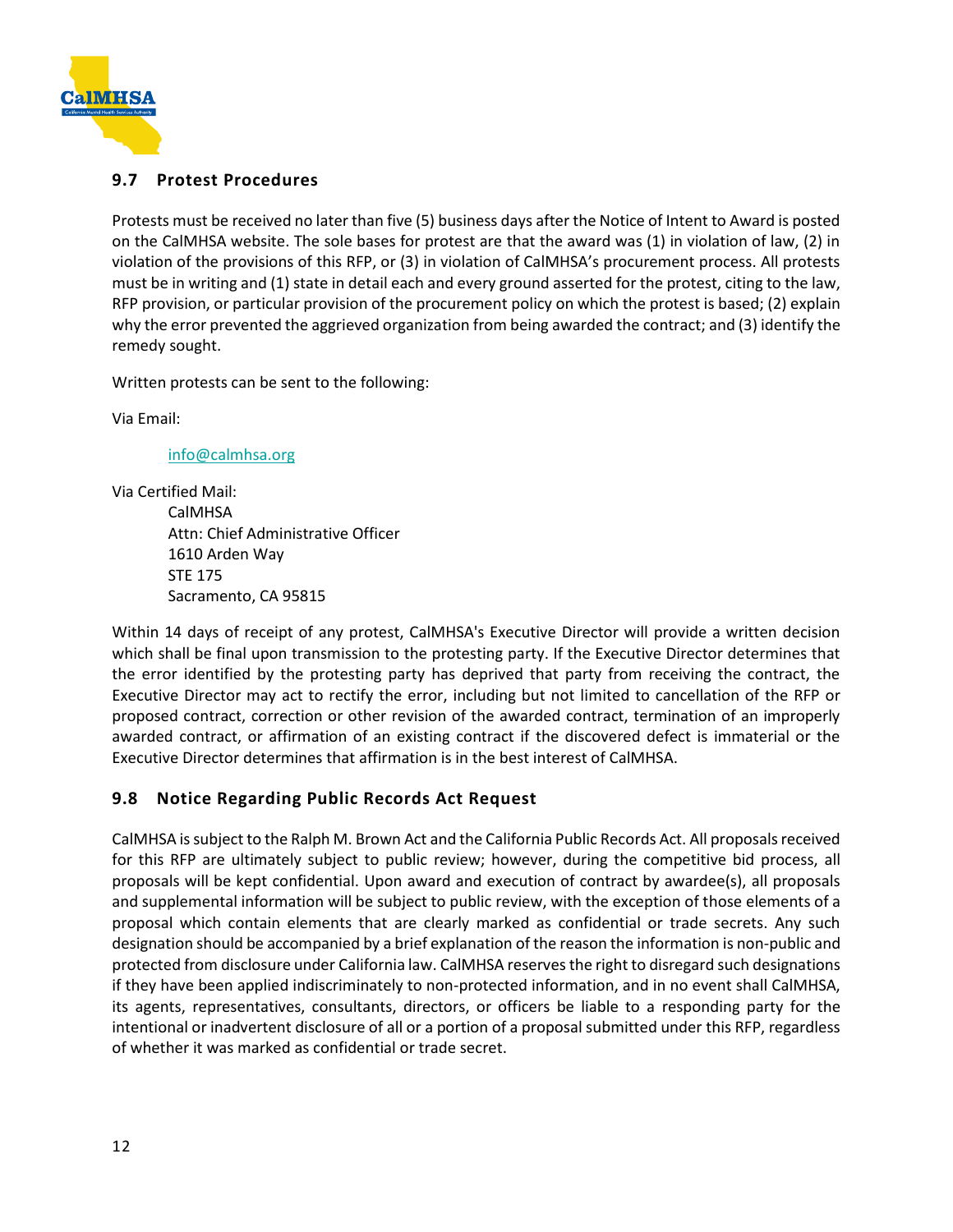

Although the California Public Records Act allows certain confidential or trade secret information to be protected from disclosure, CalMHSA may not be in a position to establish that the information submitted is protected. If CalMHSA receives a request for public disclosure of all or any portion of a proposal that has been designated as exempt from disclosure, CalMHSA will use reasonable efforts to notify the responding party of the request and give such party an opportunity to assert, at its own expense, a claimed exception under the California Public Records Act or other applicable law within the time period specified in the notice issued by CalMHSA and allowed under the California Public Records Act.

## <span id="page-12-0"></span>**9.9 Proposal Format**

Proposals must be submitted through CalMHSA's e-Procurement Portal at: [https://CalMHSA.bonfirehub.com/.](https://calmhsa.bonfirehub.com/) Submissions by other methods will not be accepted. Internet Explorer 11, Microsoft Edge, Google Chrome, or Mozilla Firefox. Javascript must be enabled.

Browser cookies must be enabled. Respondents should contact Bonfire at Support@GoBonfire.com for technical questions related to submissions or visit Bonfire's help forum at [https://bonfirehub.zendesk.com/hc.](https://bonfirehub.zendesk.com/hc)

Submission materials should be prepared in the file formats listed under Requested Information for this opportunity in the Bonfire Portal. **All PDFs documents must be formatted in Times New Roman, 12 pt. font, double spaced, unless otherwise indicated in the Requested Information**. The maximum upload file size is 1000 MB. Documents should not be embedded within uploaded files, as the embedded files will not be accessible or evaluated.